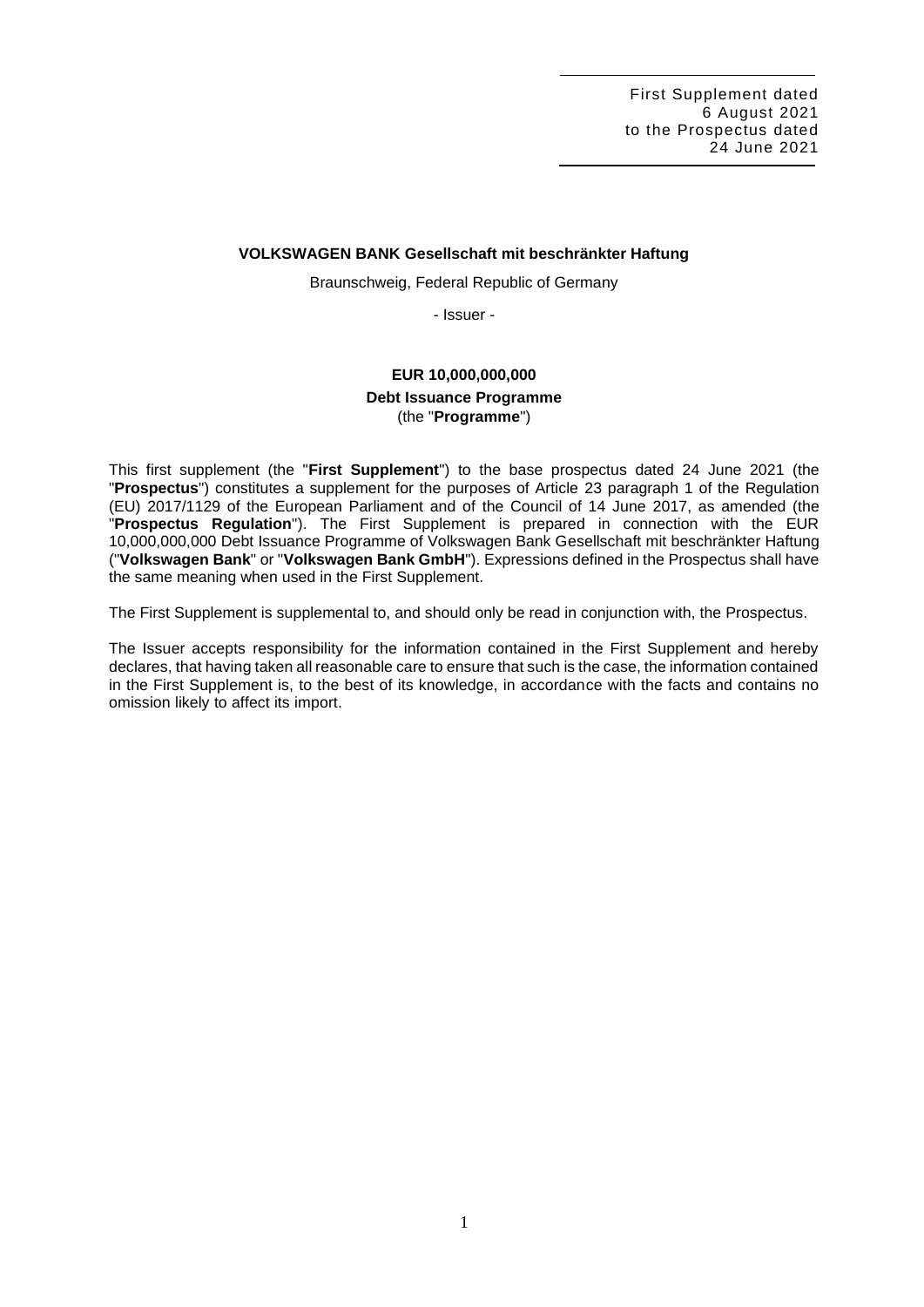The First Supplement has been prepared following the publication of the unaudited consolidated interim financial statements of the Issuer for the period from January to June 2021, prepared in accordance with International Financial Reporting Standards as adopted in the European Union (IFRS), on 3 August 2021.

# **Table of Contents**

| I. SUPPLEMENTAL INFORMATION RELATING TO THE SECTION                     |  |
|-------------------------------------------------------------------------|--|
| <b>II. SUPPLEMENTAL INFORMATION RELATING TO THE SECTION "GENERAL</b>    |  |
| <b>III. SUPPLEMENTAL INFORMATION RELATING TO THE SECTION "DOCUMENTS</b> |  |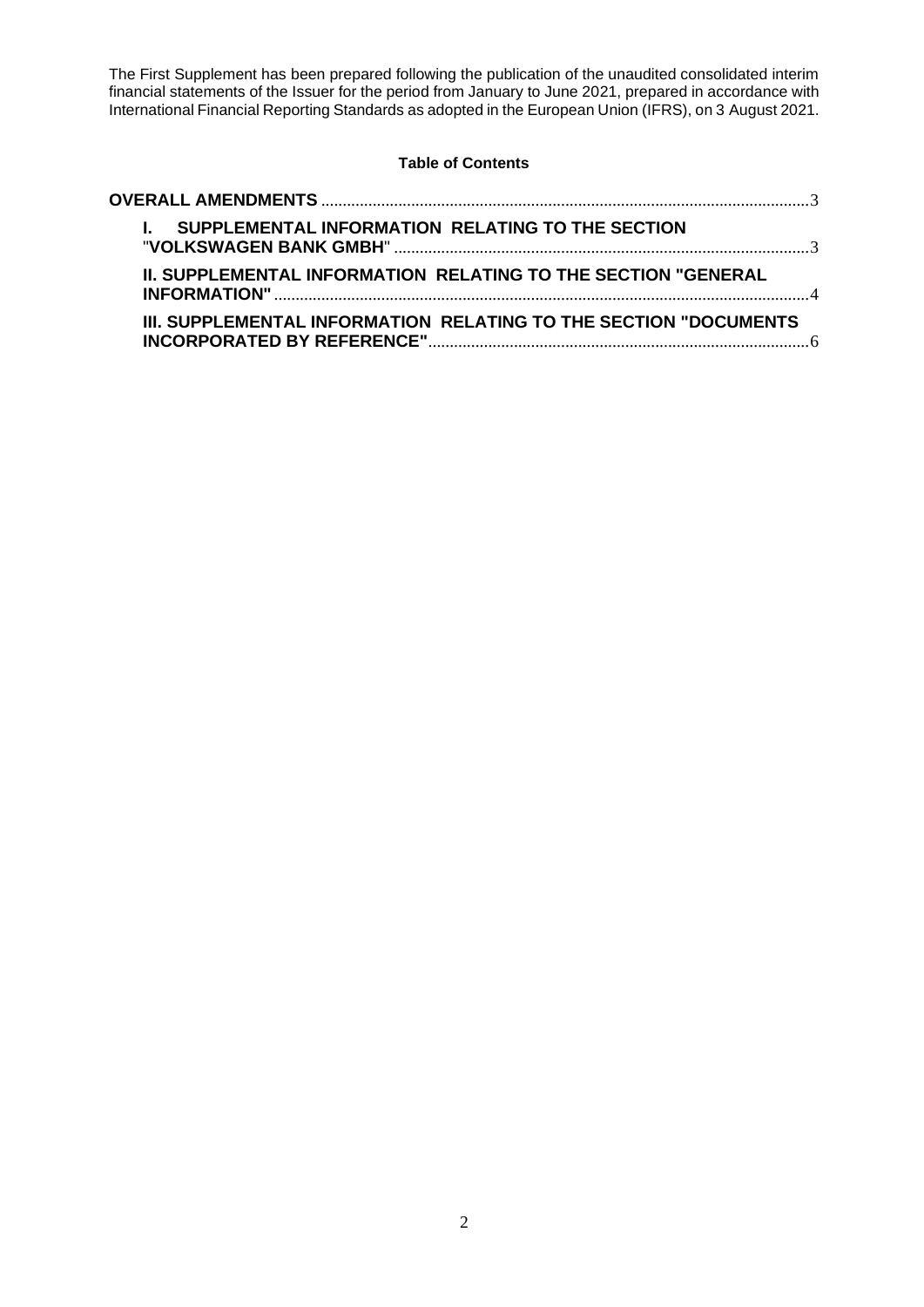### **OVERALL AMENDMENTS**

<span id="page-2-0"></span>*1. If reference is made in the base prospectus dated 24 June 2021 to "Prospectus", then the respective reference includes all changes made by this First Supplement.*

# **I. SUPPLEMENTAL INFORMATION RELATING TO THE SECTION** "**VOLKSWAGEN BANK GMBH**"

<span id="page-2-1"></span>*2. On page 48 et seq. of the Prospectus the following subsection shall be inserted before the subsection entitled "Auditors":*

## "**Interim Financial Information**

The published unaudited consolidated interim financial statements of the Volkswagen Bank for the first half of the financial year 2021 are incorporated by reference in and form part of this Prospectus."

*3. On page 48 et seq. of the Prospectus the information in the section "Trend Information" shall be deleted and replaced by the following information:*

"Since the beginning of the year 2020 a widespread public health issue, the COVID-19 pandemic ("Corona Pandemic"), has affected the global economy, including Volkswagen Bank Group's business and has led to a material adverse change of Volkswagen Bank Group`s prospects. The effects of the Corona Pandemic are diverse. Among other things, this may correlate with a further deterioration of our customers' financial conditions and could therefore have a material adverse impact on Volkswagen Bank Group's operating results and its sales volumes. In addition, Volkswagen Bank Group might also face increased funding costs due to lower levels of available liquidity in the overall market. With regard to Volkswagen Bank Group's operations, outbreaks of disease could continue to result in increased government restrictions and regulation, including quarantine of the employees. The potential financial effect of the pandemic on Volkswagen Bank Group cannot be reliably estimated.

The diesel issue as well as other expenses or provisions in connection with diesel vehicles, including but not limited to residual values of cars or a potential deterioration of the credit standing of dealers in context to the challenging market situation arising from the current debate surrounding the use of Diesel engines and the debate about the prohibition of the use of diesel vehicles may have a negative impact on the future business and financial performance of Volkswagen Bank Group, the effect of which remains uncertain.

An increased litigation and legal risks, including but not limited to the area of consumer credit law, which would be reflected in corresponding provisions as well as geopolitical tensions and conflicts, protectionist tendencies, turbulence in financial markets, structural deficits in individual countries as well as uncertainties regarding future developments in the euro area, such as the uncertain consequences of the United Kingdom's withdrawal from the EU, may have a negative impact on the future business and the financial performance of Volkswagen Bank Group.

Volkswagen Bank Group assumes greater levels of cooperation with the individual Volkswagen Group brands, continuing focus on digitalisation and cost optimisation under the efficiency program as well as a high degree of uncertainty regarding macroeconomic conditions in the real economy and the potential financial impact of the Corona Pandemic and their impact on factors such as risk costs."

#### *4. On page 49 of the Prospectus the information in the section "Significant Change in the Financial Position" shall be deleted and replaced by the following information:*

"There has been no significant change in the financial position of Volkswagen Bank Group since the date of its last published unaudited consolidated interim financial statements as at 30 June 2021. However, the Corona Pandemic has a negative impact on the business, financial conditions and results of operations of Volkswagen Bank Group. The ultimate financial impact of the pandemic cannot be quantified at the current stage."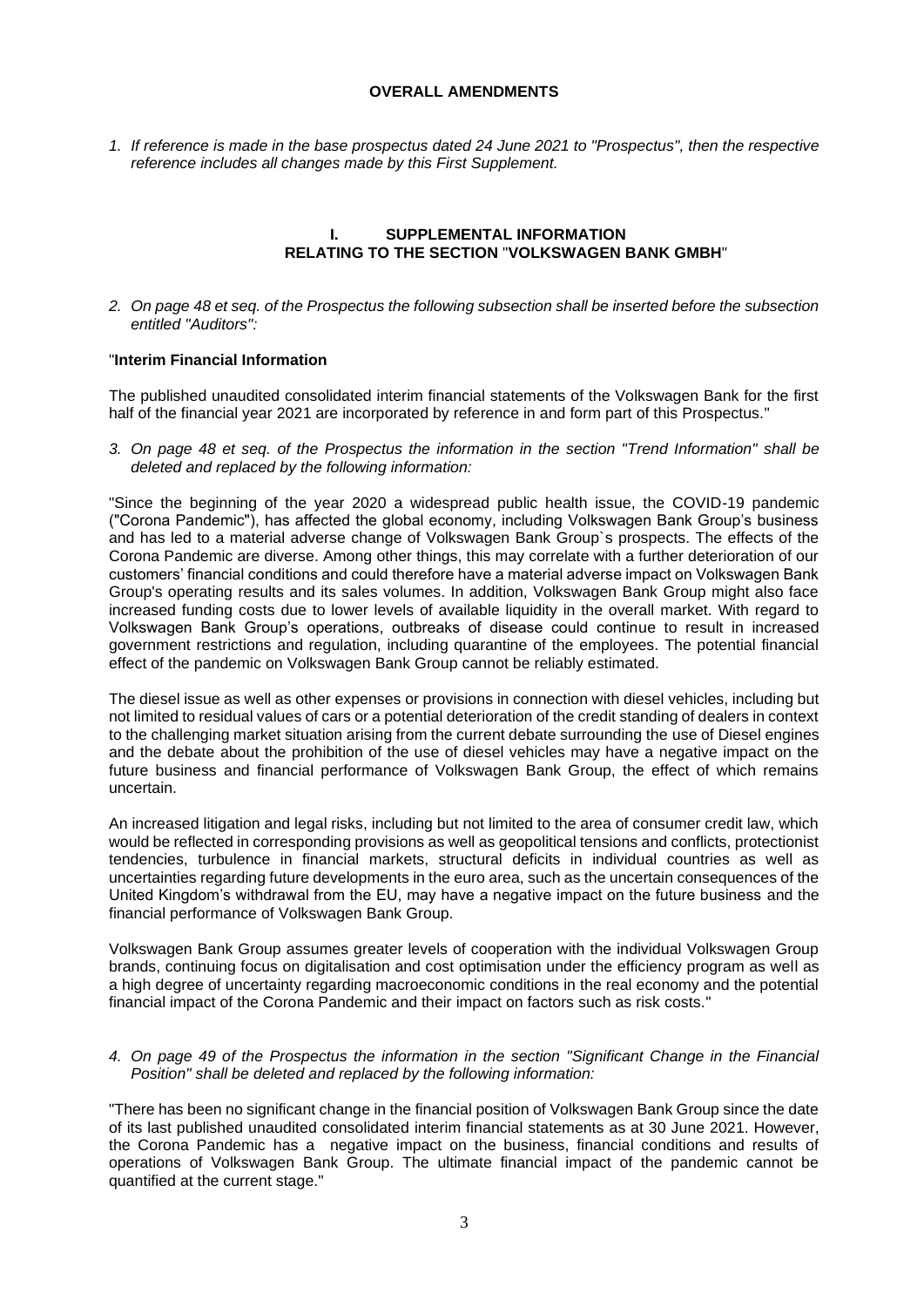*5. On page 49 of the Prospectus the information in the section* "*Significant change in the Financial Performance*" *shall be deleted and replaced by the following information*:

"No significant change in the financial performance of Volkswagen Bank Group has occurred since the date of its last published unaudited consolidated half year financial statements as at 30 June 2021 to the date of the Prospectus. However, the Corona Pandemic has a negative impact on the business, financial condition and results of operations of Volkswagen Bank Group. The ultimate financial impact of the pandemic cannot be quantified at the current stage."

#### **II. SUPPLEMENTAL INFORMATION RELATING TO THE SECTION "GENERAL INFORMATION"**

<span id="page-3-0"></span>*6. On page 292 of the Prospectus the following paragraph shall be added in subsection "7. Documents on Display":*

"(v) the unaudited consolidated interim financial statements for the period from January to June 2021 of Volkswagen Bank."

*7. On page 292 et seq. of the Prospectus the information in section* "*9. Ratings*" *shall be deleted and replaced as follows:*

"Volkswagen Bank is rated by S&P Global Ratings Europe Ltd. ("**S&P**") and Moody's Deutschland GmbH ("**Moody's**"). As of the date of the First Supplement dated 6 August 2021 the ratings were as follows:

- S&P: short-term senior unsecured: A-2 long-term senior unsecured: BBB+ long-term senior subordinated: BBB
- Moody's: short-term senior unsecured: Prime-1 long-term senior unsecured: A1 long-term junior senior unsecured: A3
	- S&P: A-2: An obligor rated 'A-2' has satisfactory capacity to meet its financial commitments. However, it is somewhat more susceptible to the adverse effects of changes in circumstances and economic conditions than obligors in the highest rating category.

BBB\*: An obligor rated 'BBB' has adequate capacity to meet its financial commitments. However, adverse economic conditions or changing circumstances are more likely to lead to a weakened capacity of the obligor to meet its financial commitments.

\* Note: Plus (+) or minus (-): The ratings from 'AA' to 'CCC' may be modified by the addition of a plus (+) or minus (-) sign to show relative standing within the major rating categories.

Moody's: P-1: Issuers (or supporting institutions) rated Prime-1 have a superior ability to repay short-term debt obligations. A1/A3\*: Obligations rated A are judged to be upper-medium grade and are subject to low credit risk.

> \*Note: Moody's appends numerical modifiers 1, 2, and 3 to each generic rating classification from Aa through Caa. The modifier 1 indicates that the obligation ranks in the higher end of its generic rating category; the modifier 2 indicates a midrange ranking; and the modifier 3 indicates a ranking in the lower end of that generic rating category.

S&P and Moody's (together in this paragraph, the "Rating Agencies") each are a credit rating agency established in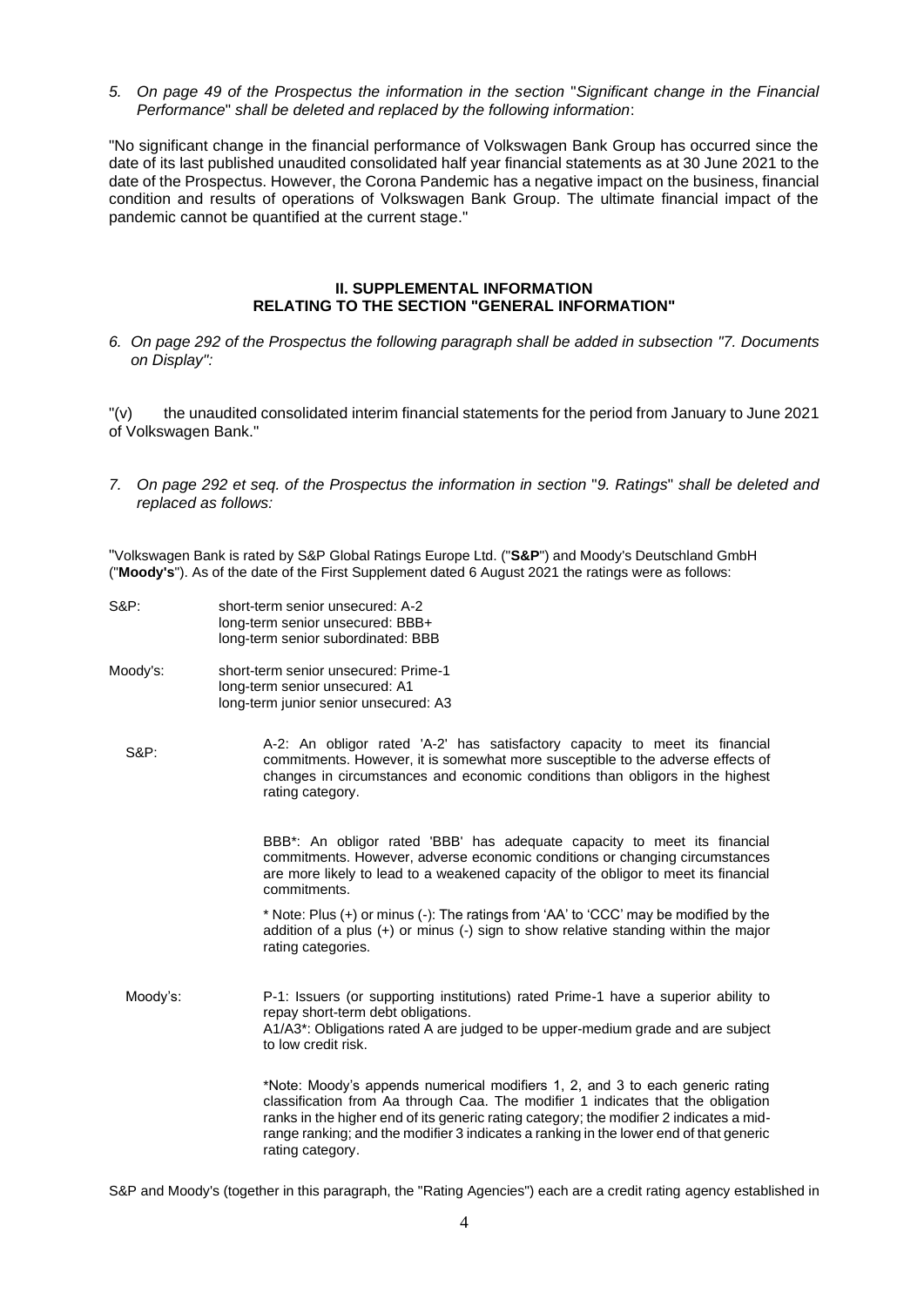the European Union and/or the United Kingdom and are registered under Regulation (EC) No 1060/2009 of the European Parliament and of the Council of 16 September 2009 on credit rating agencies, as most recently amended by Regulation (EU) No 462/2013 (the "Regulation") and are included in the list of registered credit rating agencies published on the website of the European Securities and Markets Authority at http://www.esma.europa.eu/page/Listregistered-and-certified-CRAs.

It should be noted that a rating is not a recommendation to buy, sell or hold Notes issued under the Programme and may be subject to suspension, reduction or withdrawal at any time by the assigning rating agency. A suspension, reduction or withdrawal of the rating assigned to the Issuer or the Notes issued under the Programme may adversely affect the market price of such Notes.

Notes issued under the Programme may be rated or unrated. The ratings above do not immediately apply to any individual notes issued under the Programme and no assurance can be given that the rating assigned to Notes issued under the Programme will have the same rating as the rating contained in the Base Prospectus. Following termination of a rating mandate, the Volkswagen Bank GmbH will no longer apply for such ratings to be assigned to Notes to be issued under the Programme. In case the Notes are expected to be rated, such rating will be disclosed in the relevant Final Terms within Part II, item 5 "Additional Information - Rating"."

#### *8. On page 294 of the Prospectus the following information shall be added in the subsection "11. Alternative Performance Measures" in relation to "Equity ratio (per cent.)":*

"As at 30 June 2021, the equity ratio of Volkswagen Bank amounts to 16.4 per cent.<sup>1</sup> (compared to 14.6 per cent. as at 30 June 2020)."

<sup>&</sup>lt;sup>1</sup> Total equity (EUR million 10,707 as per 30 June 2021) divided by total assets (EUR million 65,264 as per 30 June 2021).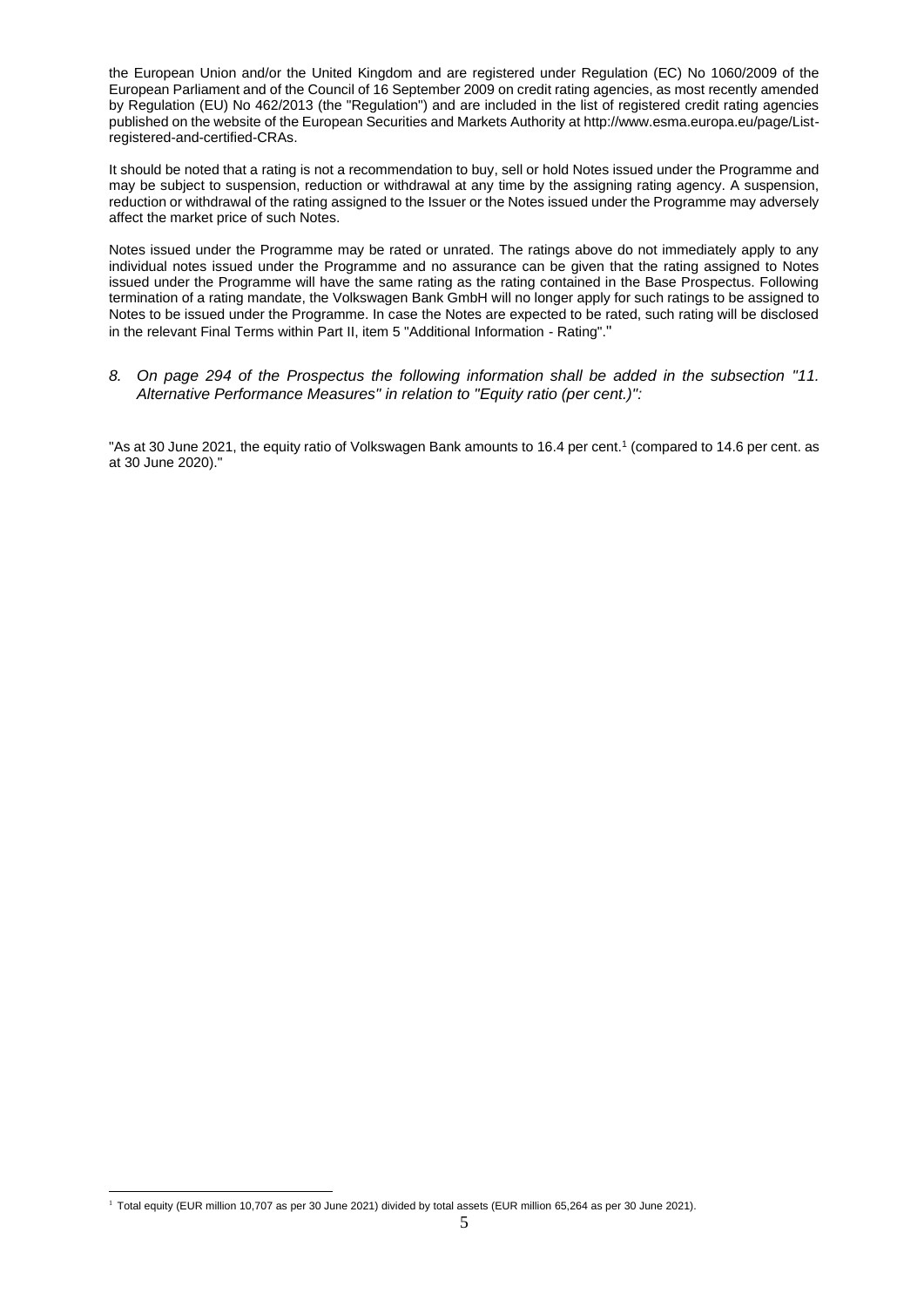### **III. SUPPLEMENTAL INFORMATION RELATING TO THE SECTION "DOCUMENTS INCORPORATED BY REFERENCE"**

<span id="page-5-0"></span>*9. On page 295 of the Prospectus the following paragraph shall be added at the end of the subsection "Documents Incorporated by Reference":*

"(h) The unaudited consolidated interim financial statements for the period from January to June 2021 of Volkswagen Bank."

[https://www.vwfs.com/en/investor-relations/volkswagen-bank-gmbh/interim-reports-and-half-yearly](https://www.vwfs.com/en/investor-relations/volkswagen-bank-gmbh/interim-reports-and-half-yearly-financial-reports/_jcr_content/content/section/section_parsys/downloadlist/downloadlist_parsys/downloaditem_copy_co_1242239382/downloadbutton.download.pdf/EN_HJFB%25202021%2520VW%2520Bank%2520GmbH_s.pdf)[financial-reports/EN\\_HYFR\\_2021.pdf](https://www.vwfs.com/en/investor-relations/volkswagen-bank-gmbh/interim-reports-and-half-yearly-financial-reports/_jcr_content/content/section/section_parsys/downloadlist/downloadlist_parsys/downloaditem_copy_co_1242239382/downloadbutton.download.pdf/EN_HJFB%25202021%2520VW%2520Bank%2520GmbH_s.pdf)

*10.On page 295 et seq. of the Prospectus in the table in the subsection "Comparative Table of Documents incorporated by Reference" the first row, including the paragraphs below, shall be deleted and be replaced by the following information:*

| <b>Section of Prospectus</b>                                       | Document incorporated by Reference                                                                                                                                                                                                                                                                 |
|--------------------------------------------------------------------|----------------------------------------------------------------------------------------------------------------------------------------------------------------------------------------------------------------------------------------------------------------------------------------------------|
| <b>Volkswagen Bank, Historical</b><br><b>Financial Information</b> | Annual Report 2020 of Volkswagen Bank (IFRS)                                                                                                                                                                                                                                                       |
|                                                                    | English translation of the German language<br>Combined Management Report, (p. 4 – p. 50)<br>except for the sections "Outlook for 2021"<br>and "Forecast changes in key performance<br>indicators for fiscal year 2021 compared with<br>prior-year figures" on p. 49 of the Annual<br><b>Report</b> |
|                                                                    | <b>English translation of the German language</b><br><b>Consolidated Financial Statements (IFRS) of</b><br>the Volkswagen Bank Group                                                                                                                                                               |
|                                                                    | Income Statement, (p. 52)                                                                                                                                                                                                                                                                          |
|                                                                    | Comprehensive<br>Income,<br>Statement<br>of<br>$(p. 53 - p. 54)$                                                                                                                                                                                                                                   |
|                                                                    | Balance Sheet, (p. 55 – p. 56)                                                                                                                                                                                                                                                                     |
|                                                                    | Statement of changes in Equity, (p. 57)                                                                                                                                                                                                                                                            |
|                                                                    | Cash Flow Statement, (p. 58)                                                                                                                                                                                                                                                                       |
|                                                                    | Notes, (p. 59 – p. 173)                                                                                                                                                                                                                                                                            |
|                                                                    | <b>English translation of the German language</b><br>Independent Auditor's Report, (p. 177 -<br>p. 183)                                                                                                                                                                                            |
|                                                                    | <b>Forward-Looking</b><br><b>Note</b><br>regarding<br>Statements, (p. 188)*                                                                                                                                                                                                                        |
|                                                                    | *) Please note that the page reference of the<br>Forward-Looking Statements refers to the page<br>number of the PDF version of the Annual Report.                                                                                                                                                  |
|                                                                    | Annual Report 2019 of Volkswagen Bank (IFRS)                                                                                                                                                                                                                                                       |
|                                                                    | Combined Management Report, (p. 4 – p. 48)<br>except for the sections "Outlook for 2020"<br>and "Forecast changes in key performance<br>indicators for fiscal year 2020 compared with<br>prior-year figures" on p. 47 of the Annual<br><b>Report</b>                                               |
|                                                                    | <b>Consolidated Financial Statements (IFRS) of</b><br>the Volkswagen Bank GmbH Group                                                                                                                                                                                                               |
|                                                                    |                                                                                                                                                                                                                                                                                                    |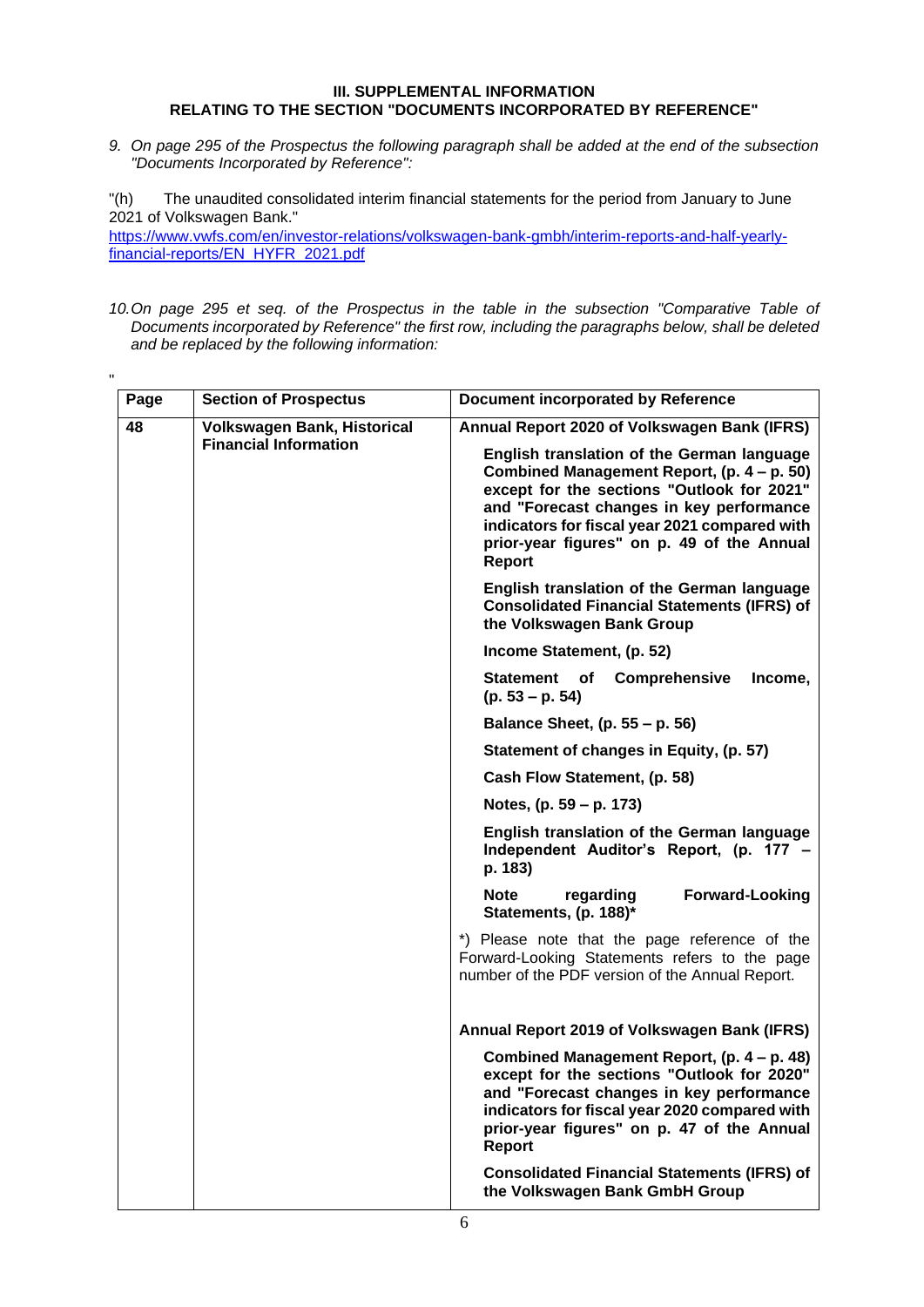|    |                                                                    | Income Statement, (p. 50)                                                                                                                             |
|----|--------------------------------------------------------------------|-------------------------------------------------------------------------------------------------------------------------------------------------------|
|    |                                                                    | <b>Statement</b><br>Comprehensive<br>of<br>Income,<br>(p. 51)                                                                                         |
|    |                                                                    | Balance Sheet, (p. 53 – p. 54)                                                                                                                        |
|    |                                                                    | Statement of changes in Equity, (p. 55)                                                                                                               |
|    |                                                                    | Cash Flow Statement, (p. 56)                                                                                                                          |
|    |                                                                    | Notes, (p. 57 - p. 167)                                                                                                                               |
|    |                                                                    | Auditor's Report, (p. 171 – p. 177)                                                                                                                   |
|    |                                                                    | <b>Note</b><br>regarding<br><b>Forward-Looking</b><br>Statements, (p. 183)*                                                                           |
|    |                                                                    | *) Please note that the page reference of the<br>Forward-Looking Statements refers to the page<br>number of the PDF version of the Annual Report.     |
|    |                                                                    |                                                                                                                                                       |
| 48 | <b>Volkswagen Bank, Historical</b><br><b>Financial Information</b> | Consolidated Interim Report of Volkswagen<br>Bank for the period from January to June 2021                                                            |
|    |                                                                    | (IFRS)<br>Interim Management Report (IFRS), (p. 1 - p.8)<br>except of the section "Report on Expected<br>Developments on p. 8 of the Financial Report |
|    |                                                                    | <b>Interim Consolidated Financial Statements</b><br>(Condensed) of the Volkswagen Bank GmbH<br><b>Group (IFRS)</b>                                    |
|    |                                                                    | Income Statement, (p.9)                                                                                                                               |
|    |                                                                    | <b>Statement</b><br>Comprehensive<br>оf<br>Income,<br>(p. 10)                                                                                         |
|    |                                                                    | Balance Sheet, (p. 11)                                                                                                                                |
|    |                                                                    | Statement of Changes in Equity, (p. 12)                                                                                                               |
|    |                                                                    | Cash Flow Statement, (p. 13)                                                                                                                          |
|    |                                                                    | Notes, $(p. 14 - p. 30)$                                                                                                                              |

Any information contained in one of the documents mentioned as source documents in the crossreference lists above but not listed in the cross-reference list is not incorporated by reference into the Prospectus as it is either not relevant for investors or covered elsewhere in the Prospectus."